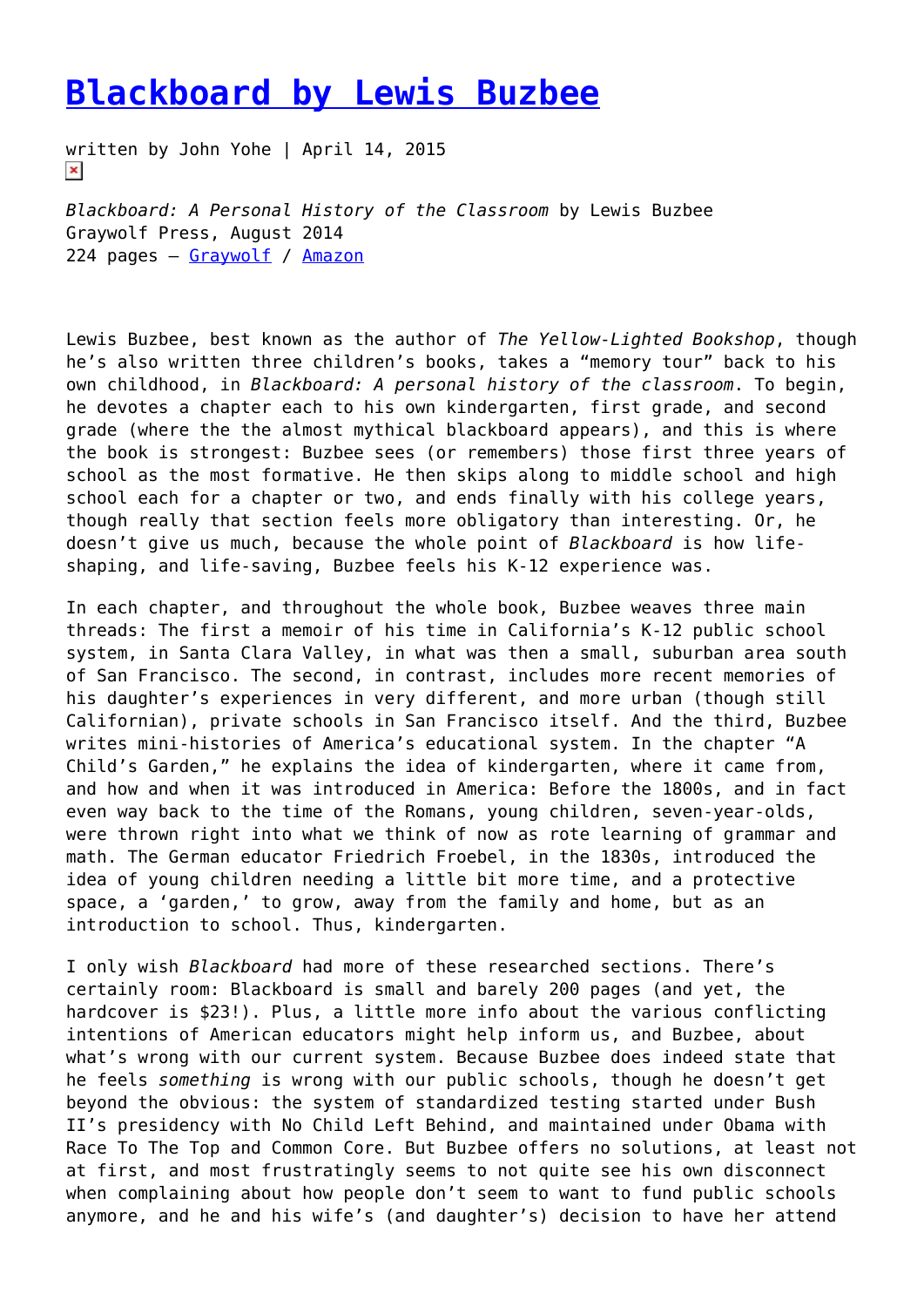elite private schools. He simply seems to mourn the fact that public schools can't have all the neat buildings and art and science supplies that his daughter's schools have, with no talk of how all that private school money could just as well be used for public schools. Nor does he explore the possible underlying reasons for these disparities between public and private education, reasons that are based in inequalities frequently traced to race and class.

In fact, race and class rarely appear in this book. Buzbee seems to have grown up in a pretty whitebread neighborhood, which, being in California, I can hardly believe. Seems like there would be some Chicanos and Latinos somewhere. But that's what we get from Buzbee's memories, which are all good and pleasant. Even when bad things happen to him, like his father dying, he doesn't share much with us, only mentions it more than a few times, though not actually showing or describing that time period. He just *tells* us that it was a really bad time, and that his grades started to slip, and then skips on to, again, *telling* us how school, high school by now, saved his life. I believe him. I'd just be curious to know, or *see*, more about it. One could write a whole memoir about just high school, but again, this is only one chapter in a very small and short book. While the first few chapters might have too much info (he spends almost three pages listing the things he kept in his second grade desk), by the end, we're skipping whole grades, where surely interesting things were happening to Buzbee, or to those around him. He tells us as much—he almost could have ended up a drug dealer, but instead was inspired to go to college. But that happens in, like, a paragraph.

As a "memory tour," it's a very nostalgic one, even Buzbee admits. For him, the image of the old-fashioned blackboard embodies what school was to him. He describes it in the chapter about second grade, titled, sure enough, "Blackboard." The desks were in rows and the teacher actually lectured. Behind her was the blackboard. Buzbee writes:

we spent most of our time looking at Miss Cleveland, the blackboard behind her, and it is this image, the teacher in front of the blackboard, that dominates memories of my classrooms up through and into college. The blackboard is not merely a convenient teaching tool; it becomes a focus for the student's mind, and a reflection of that mind, both individually and for the larger class. The blackboard is not an object that is merely stared at; the student sees beyond what's written there, to the larger world.

That's maybe the best piece of writing in the whole book, and the most fascinating. Unfortunately, except for a couple mentions here and there, it's the last we see and hear of it. Buzbee could have lingered here, or lingered in this grade, or lingered in the lower grades, because that seems to be where his main interest lies, with Miss Cleveland and her blackboard and the blank slate of a child's mind ready to be written on.

Buzbee's good, clear, storytelling style allows him to linger when he wants to, although he rarely does. Perhaps, structurally, the text itself could have worked more as a collage, something closer to David Shield's *How Literature Saved My Life*, with white space between the text chunks, and maybe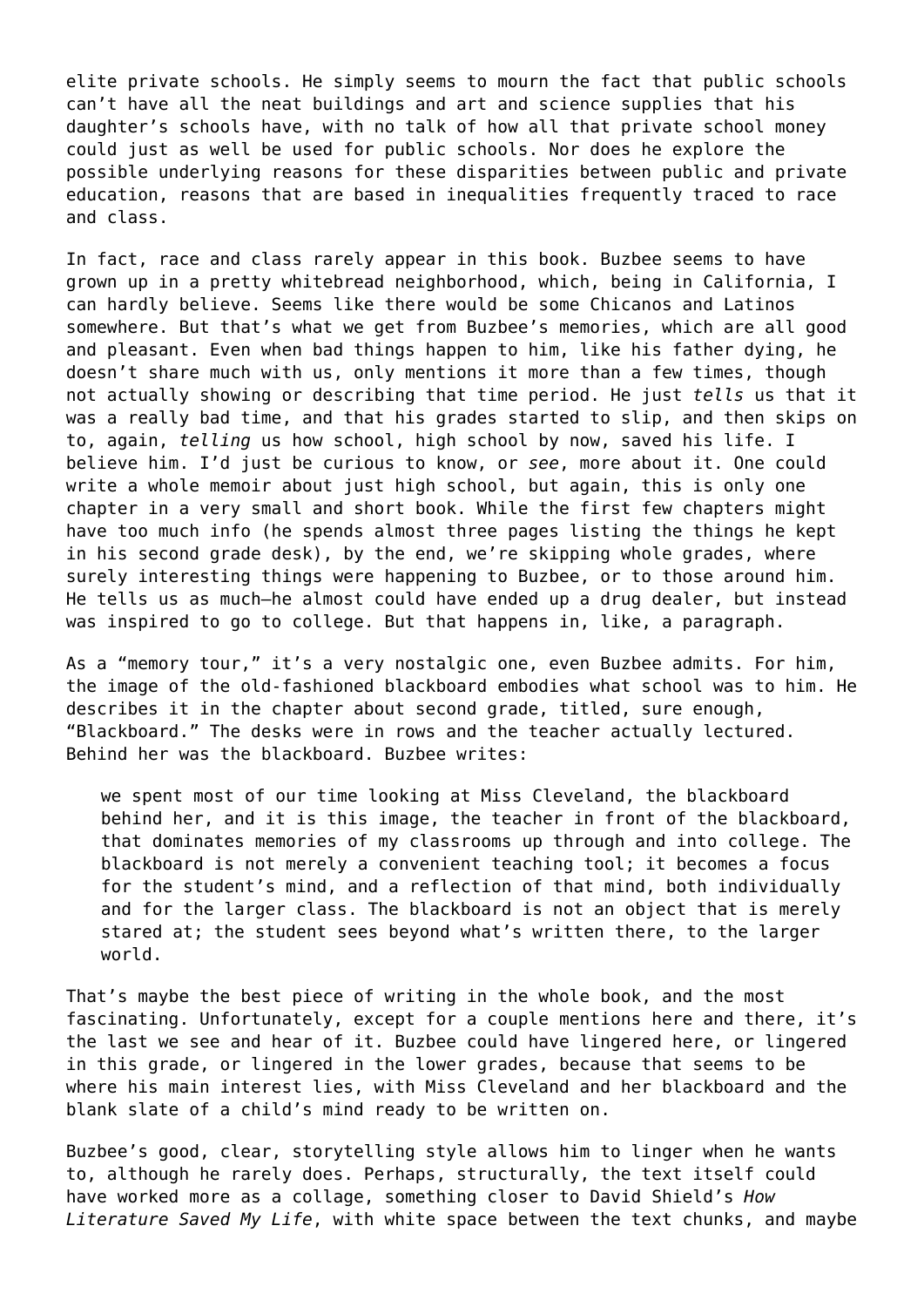even no chapters. That way, the narrative thread might not feel interrupted by those interesting historical tidbits, which sometimes come out of nowhere, with no follow up, not even an attempt to weave them into whatever's going on in that chapter, like in Chapter Five, "The Life of the Classroom," where a one-page mini-history of the Pledge of Allegiance appears. Though it's just the facts, including the interesting tidbit that students used to recite it while raising their right hand pointed up, until the Nazis became known for doing the same thing. Only then did we place our hands over our hearts.

Interesting. And yet, Buzbee doesn't mention the controversy about having the "under God" part included in the Pledge. Buzbee doesn't want to go there, or anywhere *near* anything too controversial. The closest he gets to any opinion here is: "Having attended a French immersion lower school, and now a Quaker middle school, Maddy has never had to recite the Pledge of Allegiance. But most American public school days begin with this inescapable ritual." What does he mean by 'inescapable'? Who knows? He seems more interested in bragging about his daughter and her amazing schools. Plus, that's it, that's all he really says about the Pledge. It comes and goes, a page having nothing to do, really, with the rest of the chapter.

Buzbee admits he's "lapsing into nostalgia's glow" here. And, reading *Blackboard* is not unpleasant. Perhaps my expectations were wrong: I thought, or was hoping, this book would be more of a critique of the American educational system. And/or, based on the subtitle, would contain more history about the classroom and American schools. And if it is to be a memoir, I'd at least expect a willingness to confront the dark moments in life. Because if Buzbee doesn't explore these challenges, and he hasn't, then he comes off as yet another privileged white male, and even though he says over and over that school saved his life, I kind of find him ending up in college a bit inevitable. That is, no matter how many drugs he did, and how much school he skipped (one day to drive to the beach on his own and read *Catch-22*!), the system itself (though of course his teachers too) seemed set up to give him a more decent chance to turn his life around. Whereas, with a Latino boy in similar circumstances, growing up in the same California (though it's a California that seems invisible to Buzbee), I'm not so sure.

Only in *Blackboard's* Epilogue does Buzbee come out of his admitted "naive lens of memory" and get a little righteous, proceeding with the outragecausing facts about the current dysfunction that is the American education system, as if to say, 'See? See how great my education was? Why can't we have schools like I had?' Which means that, instead of conservatives, liberals are now the ones harkening back to a supposed golden age. Or, not so supposed in this case. As much as I suspect not all California schools, and Californian kids' experiences, were as good as Buzbee's, there is something wrong when "some 62 percent of today's K-12 teachers need a second job to make ends meet; 46 percent of teachers…will leave the profession within their first five years."

This is an issue no amount of nostalgia can smooth over: It comes down to money. Americans in general don't want to pay taxes. Even Americans who say they want to support education don't want to pay taxes, though we have some of the lowest in the world. Buzbee's solution, or plea really, with which I